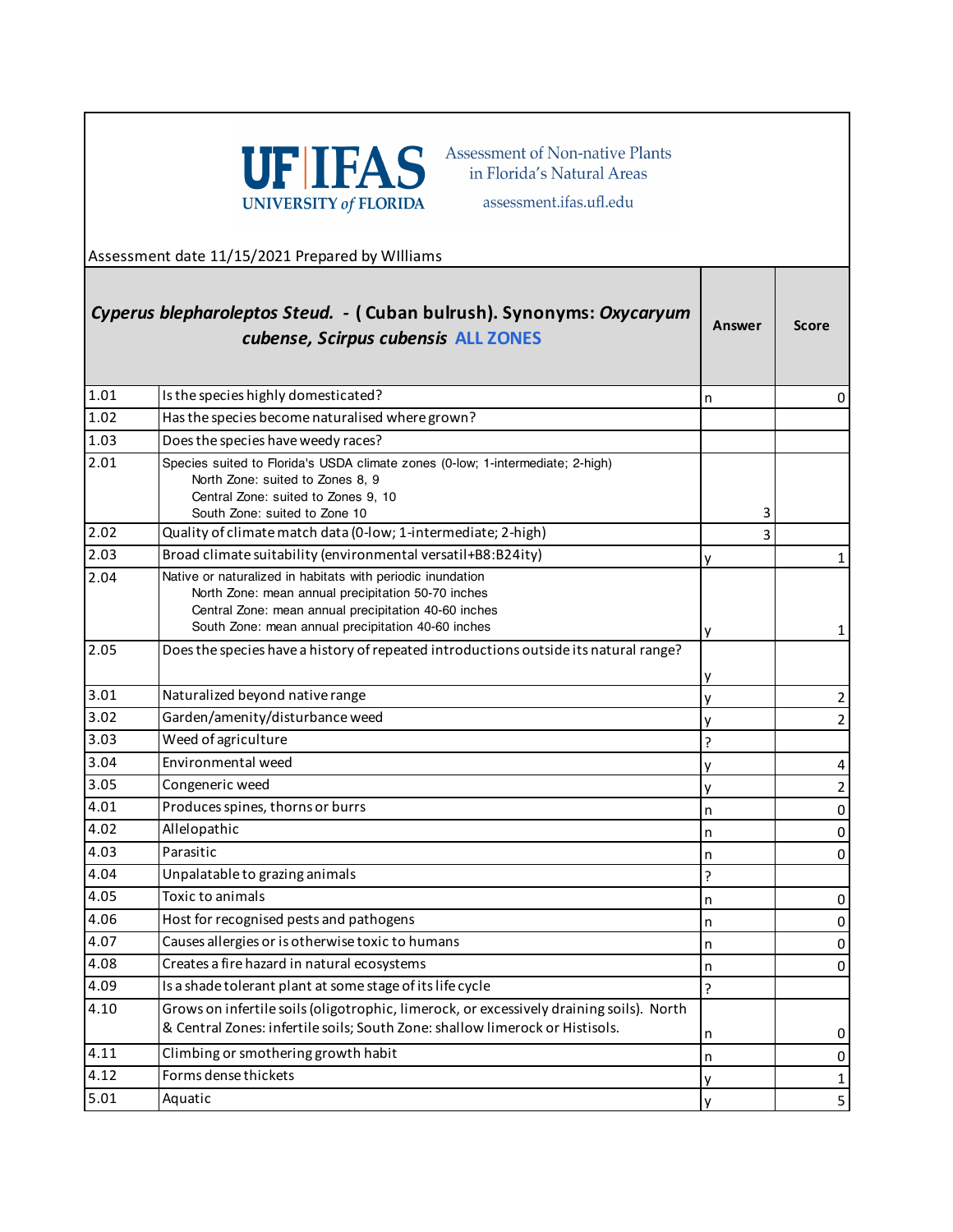| 5.02 | Grass                                                                                   | n                | 0         |
|------|-----------------------------------------------------------------------------------------|------------------|-----------|
| 5.03 | Nitrogen fixing woody plant                                                             | n                | 0         |
| 5.04 | Geophyte                                                                                |                  | 0         |
| 6.01 | Evidence of substantial reproductive failure in native habitat                          | n                | $\pmb{0}$ |
| 6.02 | Produces viable seed                                                                    |                  | 1         |
| 6.03 | Hybridizes naturally                                                                    | Ċ.               |           |
| 6.04 | Self-compatible or apomictic                                                            |                  | 1         |
| 6.05 | Requires specialist pollinators                                                         | n                | 0         |
| 6.06 | Reproduction by vegetative propagation                                                  |                  | 1         |
| 6.07 | Minimum generative time (years)                                                         | Ç                |           |
| 7.01 | Propagules likely to be dispersed unintentionally (plants growing in heavily trafficked |                  |           |
|      | areas)                                                                                  |                  |           |
| 7.02 | Propagules dispersed intentionally by people                                            | n                | $-1$      |
| 7.03 | Propagules likely to disperse as a produce contaminant                                  | n                | $-1$      |
| 7.04 | Propagules adapted to wind dispersal<br>n                                               |                  | $-1$      |
| 7.05 | Propagules water dispersed                                                              |                  | 1         |
| 7.06 | Propagules bird dispersed                                                               |                  | 1         |
| 7.07 | Propagules dispersed by other animals (externally)                                      | ς                |           |
| 7.08 | Propagules dispersed by other animals (internally)                                      | ς                |           |
| 8.01 | Prolific seed production                                                                | 5.               |           |
| 8.02 | Evidence that a persistent propagule bank is formed (>1 yr)                             | Ċ.               |           |
| 8.03 | Well controlled by herbicides                                                           |                  | $-1$      |
| 8.04 | Tolerates, or benefits from, mutilation or cultivation                                  | ς                |           |
| 8.05 | Effective natural enemies present in U.S.                                               | Ç                |           |
|      | <b>Total Score</b>                                                                      | 19               |           |
|      | <b>Implemented Pacific Second Screening</b>                                             | n/a              |           |
|      | <b>Risk Assessment Results</b>                                                          | <b>HIGH RISK</b> |           |

| section                 |                      | satisfy  |
|-------------------------|----------------------|----------|
|                         | # questions answered | minimum? |
| <b>A</b>                |                      | 10 yes   |
| $\parallel$             |                      | 10 yes   |
| $\overline{\mathsf{c}}$ |                      | 15 yes   |
| total                   |                      | ves      |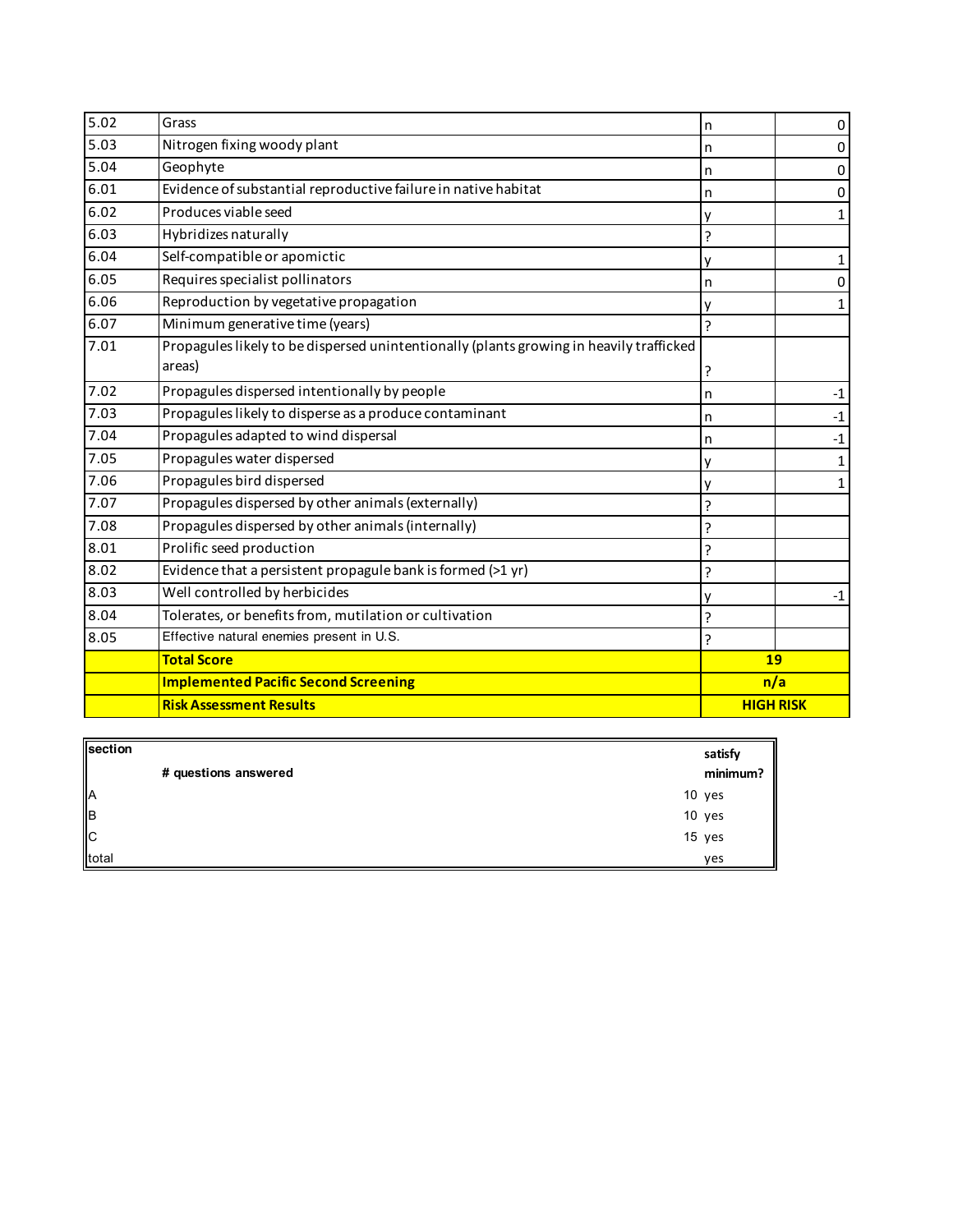|      | Reference                                                                                                                                                                                                                                                                       | Source data                                                                                                                                                                                                                                                                                                                                                                                                                                                                                                                                                                                                                                                                                                                                                                                                                                                                  |
|------|---------------------------------------------------------------------------------------------------------------------------------------------------------------------------------------------------------------------------------------------------------------------------------|------------------------------------------------------------------------------------------------------------------------------------------------------------------------------------------------------------------------------------------------------------------------------------------------------------------------------------------------------------------------------------------------------------------------------------------------------------------------------------------------------------------------------------------------------------------------------------------------------------------------------------------------------------------------------------------------------------------------------------------------------------------------------------------------------------------------------------------------------------------------------|
| 1.01 | No documentation of domestication                                                                                                                                                                                                                                               |                                                                                                                                                                                                                                                                                                                                                                                                                                                                                                                                                                                                                                                                                                                                                                                                                                                                              |
| 1.02 | Skipped according to guidelines since the answer of 1.01 is "no"                                                                                                                                                                                                                |                                                                                                                                                                                                                                                                                                                                                                                                                                                                                                                                                                                                                                                                                                                                                                                                                                                                              |
| 1.03 | Skipped according to guidelines since the answer of 1.01 is "no"                                                                                                                                                                                                                |                                                                                                                                                                                                                                                                                                                                                                                                                                                                                                                                                                                                                                                                                                                                                                                                                                                                              |
| 2.01 | 1-2. C. blepharoleptos is present in zones 8b through 10b in<br>Florida                                                                                                                                                                                                         | 1. USDA Hardiness Zones - Florida-Friendly LandscapingTM<br>Program - University of Florida, Institute of Food and Agricultural<br>Sciences - UF/IFAS. (2021, February 9). USDA Plant Hardiness<br>Zone Map for Florida. https://ffl.ifas.ufl.edu/resources/usda-<br>hardiness-zones/2.Global Biodiversity Information Facility.<br>(n.d.). Cyperus blepharoleptos Steud. Cyperus Blepharoleptos<br>Steud. Retrieved October 1, 2021, from<br>https://www.gbif.org/species/2710884                                                                                                                                                                                                                                                                                                                                                                                           |
| 2.02 | No computer analysis was performed.                                                                                                                                                                                                                                             |                                                                                                                                                                                                                                                                                                                                                                                                                                                                                                                                                                                                                                                                                                                                                                                                                                                                              |
| 2.03 | 1-4. Grows in the following Koppen Geiger zones in Florida: Cfa,<br>Af, Am, Aw, and grows in the following Koppen Geiger zones<br>outside of Florida: Af, Am, Aw, BSh, Bwh, Cfa, Cfb, Csa, Csb, Cwb                                                                             | 1. Global Biodiversity Information Facility. (n.d.). Cyperus<br>blepharoleptos Steud. Cyperus Blepharoleptos Steud. Retrieved<br>October 1, 2021, from https://www.gbif.org/species/2710884<br>2. Plantmaps. (n.d.). Interactive South America Koppen-Geiger<br>Climate Classification Map. Plantmaps. Retrieved October 12,<br>2021, from https://www.plantmaps.com/koppen-climate-<br>classification-map-south-america.php 3. Plantmaps. (n.d.-a).<br>Interactive Africa Koppen-Geiger Climate Classification Map.<br>Retrieved October 12, 2021, from<br>https://www.plantmaps.com/koppen-climate-classification-<br>map-africa.php 4. Plantmaps. (n.d.-c). Interactive United States<br>Koppen-Geiger Climate Classification Map. Retrieved October 12,<br>2021, from https://www.plantmaps.com/koppen-climate-<br>classification-map-united-states.php                  |
| 2.04 | 1-2. C. blepharoleptos is present in zones 8b through 10b 3. in<br>Tampa, part of central florida, 43.5 inches of precipitation falls<br>annually 4. Okeechobee, FL, an area where C. blepharoleptos<br>grows in south florida, gets 40.2 inches of rain per year on<br>average | 1. USDA Hardiness Zones - Florida-Friendly LandscapingTM<br>Program - University of Florida, Institute of Food and Agricultural<br>Sciences - UF/IFAS. (2021, February 9). USDA Plant Hardiness<br>Zone Map for Florida. https://ffl.ifas.ufl.edu/resources/usda-<br>hardiness-zones/2.Global Biodiversity Information Facility.<br>(n.d.). Cyperus blepharoleptos Steud. Cyperus Blepharoleptos<br>Steud. Retrieved October 1, 2021, from<br>https://www.gbif.org/species/2710884 3.Climate Central<br>Florida: Temperature, climate graph, Climate table for Central<br>Florida - Climate-Data.org. (n.d.). Climate Data.Org.<br>https://en.climate-data.org/north-america/united-states-of-<br>america/central-florida-10204/4. Climate Data.Org. (n.d.).<br>Okeechobee. https://en.climate-data.org/north-america/united-<br>states-of-america/florida/okeechobee-18259/ |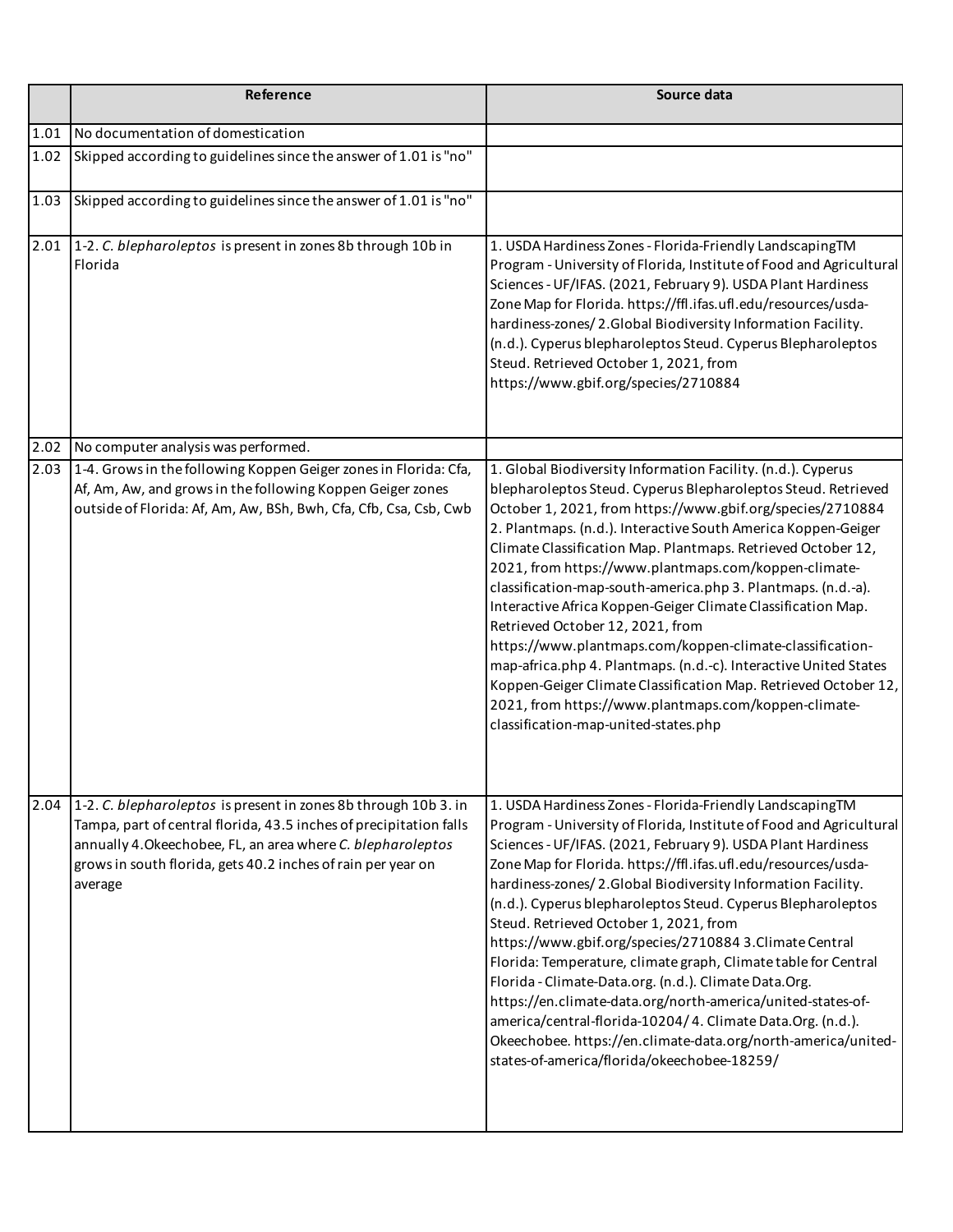| 2.05 | 1. Species occurs in multiple regions outside of native range 2.<br>Was first observered in Alabama in 1882, in Arkansas in 2019, in<br>Florida in 1976, in Georgia in 1994, in Louisiana in 1962, in<br>Mississippi in 2004, in South Carolina in 2020, and in Texas in<br>1958.                                                                                                                                                                                                                                                | 1. Global Biodiversity Information Facility. (n.d.). Cyperus<br>blepharoleptos Steud. Cyperus Blepharoleptos Steud. Retrieved<br>October 1, 2021, from https://www.gbif.org/species/2710884<br>2. McLaurin, C.S., Wersal, R.M., and Daniel, W.M., 2021, Cyperus<br>blepharoleptos Steud.: U.S. Geological Survey, Nonindigenous<br>Aquatic Species Database, Gainesville, FL,<br>https://nas.er.usgs.gov/queries/FactSheet.aspx?SpeciesID=2819,<br>Revision Date: 8/26/2019, Access Date: 10/23/2021                                                                                                                                                                                                                                                                                                      |
|------|----------------------------------------------------------------------------------------------------------------------------------------------------------------------------------------------------------------------------------------------------------------------------------------------------------------------------------------------------------------------------------------------------------------------------------------------------------------------------------------------------------------------------------|-----------------------------------------------------------------------------------------------------------------------------------------------------------------------------------------------------------------------------------------------------------------------------------------------------------------------------------------------------------------------------------------------------------------------------------------------------------------------------------------------------------------------------------------------------------------------------------------------------------------------------------------------------------------------------------------------------------------------------------------------------------------------------------------------------------|
| 3.01 | 1. Naturalized in 4 counties in south Florida; Collier County,<br>Glades County, Hendry County, and Palm Beach County 2.C.<br>blepharoleptos is found in the wild in multiple counties<br>throughout Florida 3. "It is reported for the first time in<br>MississippiIn the sourtheastern United States, O. cubense is<br>found sporadically in Florida, southern Georgia, southern<br>Alabama, Louisiana, and coastal Texas."                                                                                                    | 1. The Institute for Regional Conservation. (n.d.). Cyperus<br>blepharoleptos Steud. The Floristic Inventory of South Florida.<br>2. Wunderlin, R. P., B. F. Hansen, A. R. Franck, and F. B. Essig.<br>2021. Atlas of Florida Plants (http://florida.plantatlas.usf.edu/).<br>[S. M. Landry and K. N. Campbell (application development), USF<br>Water Institute.] Institute for Systematic Botany, University of<br>South Florida, Tampa.<br>https://regionalconservation.org/ircs/database/plants/PlantPag<br>e.asp?TXCODE=Cypeblep 3. Charles T. Bryson, Victor L. Maddox,<br>and Richard Carter "Spread of Cuban Club-Rush (Oxycaryum<br>cubense) in the Southeastern United States," Invasive Plant<br>Science and Management 1(3), 326-329, (1 July 2008).<br>https://doi.org/10.1614/IPSM-08-083.1 |
| 3.02 | 1. Interest in floating islands in Florida lakes has recently<br>increased due to problems associated with their accumulation<br>along shorelines, which may block lake-access points, interfere<br>with recreation and navigation 2. The tussocks have been<br>observed blocking boat launches and impede navigation and<br>recreation within waterbodies                                                                                                                                                                       | 1. Watson, A. F., & Madsen, J. D. (2014). The effect of herbicide<br>and growth stage on Cuban club-rush (Oxycaryum cubense)<br>contro. Journal of Aquatic Plant Management, 52, 71-74.<br>http://www.apms.org/wp/wp-content/uploads/japm-52-02-<br>71.pdf 2. McLaurin, C.S., Wersal, R.M., and Daniel, W.M., 2021,<br>Cyperus blepharoleptos Steud.: U.S. Geological Survey,<br>Nonindigenous Aquatic Species Database, Gainesville, FL,<br>https://nas.er.usgs.gov/queries/FactSheet.aspx?SpeciesID=2819,<br>Revision Date: 8/26/2019, Access Date: 10/1/2021                                                                                                                                                                                                                                           |
| 3.03 |                                                                                                                                                                                                                                                                                                                                                                                                                                                                                                                                  |                                                                                                                                                                                                                                                                                                                                                                                                                                                                                                                                                                                                                                                                                                                                                                                                           |
| 3.04 | 1. "shade out and displace desirable submersed and emergent<br>vegetation. Water below extensive stands of floating islands is<br>often low in dissolved oxygen and high in organic matter, thus<br>water quality is poor for fisheries habitat. Extensive growth of<br>floating islands can also degrade local wildlife habitat.<br>Unmanaged floating islands play a role in succession from open<br>water to marshes and swamps." 2. "Water below tussocks is<br>typically anaerobic and heavily laden with organic material, | 1. Mallison, C.T., R. K. Stocker, and C. E. Cichra. 2001. Physical<br>and vegetative characteristics of floating islands. Journal of<br>Aquatic Plant Management. 39:107-111. 2. Alam, S. K., L. A.<br>Ager, T. M. Rosegger, and T. R. Lange. 1996. The effects of<br>mechanical harvesting of floating plant tussock communities on<br>water                                                                                                                                                                                                                                                                                                                                                                                                                                                             |
| 3.05 | therefore unsuitable for fish habitat." 3. "Water below extensive<br>stands of floating islands is often low in dissolved oxygen and<br>high in organic matter, thus water quality is poor for fisheries<br>habitat."                                                                                                                                                                                                                                                                                                            | quality in Lake Istokpoga, Florida. Lake Reserv. Manage. 12: 455-<br>461. 3. Mallison, C. T., Stocker, R. K., & Cichra, C. E. (2001).<br>Physical and vegetative characteristics of floating islands. Journal<br>of Aquatic Plant Management, 39, 107-111.                                                                                                                                                                                                                                                                                                                                                                                                                                                                                                                                                |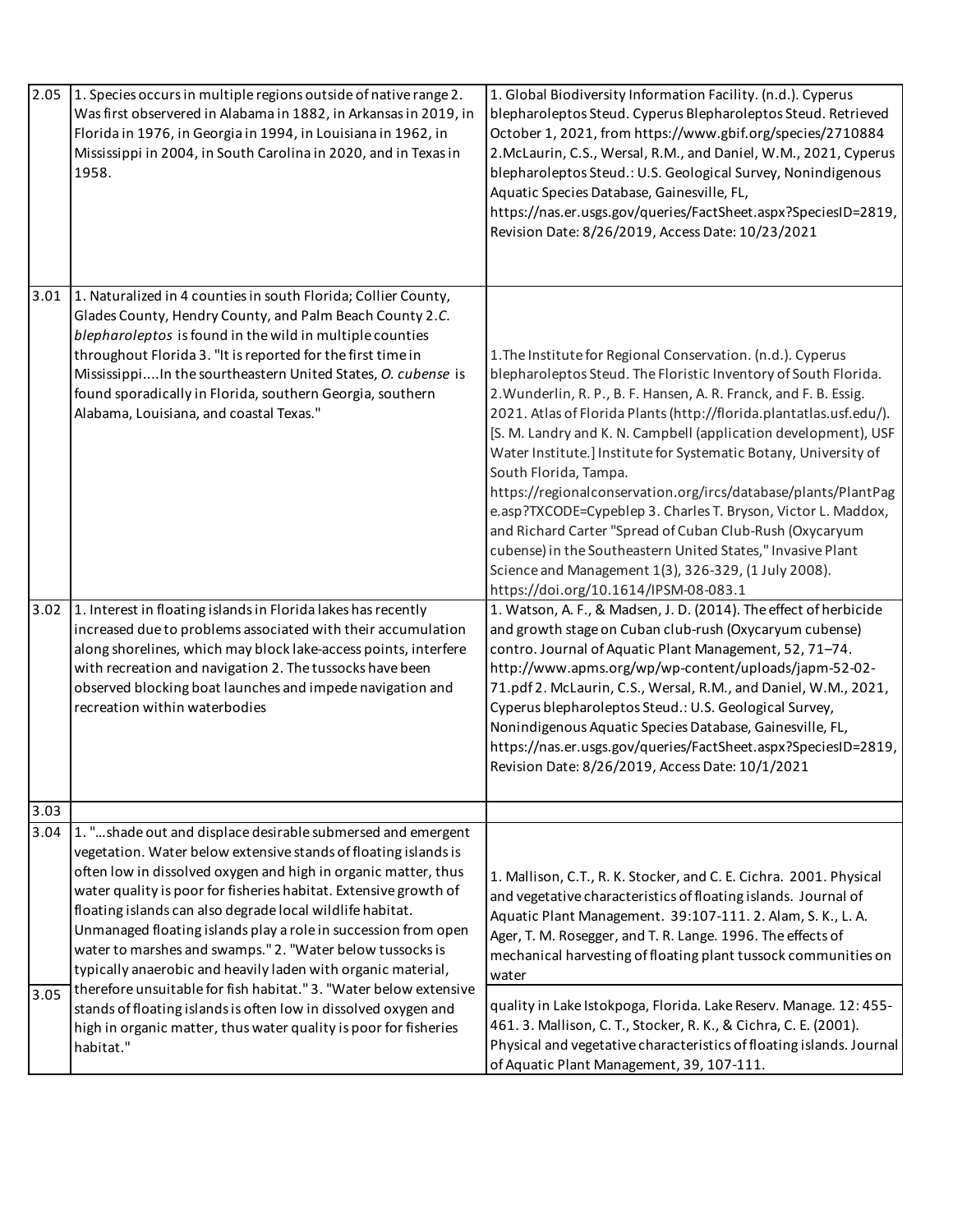| 4.01 | 1. "Purple nutsedge (Cyperus rotundus L.), a troublesome weed,                                                                | 1. Peerzada, Arslan Masood. "Biology, Agricultural Impact, and                                                                    |
|------|-------------------------------------------------------------------------------------------------------------------------------|-----------------------------------------------------------------------------------------------------------------------------------|
|      | is economically damaging weed, which is widely naturalized in                                                                 | Management of Cyperus Rotundus L.: The World's Most                                                                               |
|      | the tropical and subtropical regions of the world. This weed has                                                              | Tenacious Weed." Acta physiologiae plantarum 39.12 (2017):                                                                        |
|      | been reported to cause 20-90% yield losses in various agronomic                                                               | 1-14. Web. 2. BRYSON, C. T., & CARTER, R. (2004). Biology of                                                                      |
|      | d horticultural crons across tho world. Decennial natural<br>1-2. Seed lacks spines, burrs, and or thorns used in a defensive | auctor Investivo Moode Mood Tochnology 19/cn1)<br>1. Oxycaryum cubense. (n.d.). [Photograph].                                     |
| 4.02 |                                                                                                                               |                                                                                                                                   |
| 4.03 | lack of reported/suggested allelopathy; no evidence that C.<br>blaepharoleptos is allelopathic in natural settings and or was |                                                                                                                                   |
|      | used to supress weeds                                                                                                         |                                                                                                                                   |
|      |                                                                                                                               |                                                                                                                                   |
| 4.04 | 1-2. C. blaepharoleptos is not in a taxonomic family of parasitic                                                             |                                                                                                                                   |
|      | plants.                                                                                                                       | 1. Integrated Taxonomic Information System. (n.d.). Oxycaryum                                                                     |
|      |                                                                                                                               | cubense (Poepp. & Kunth) Lye. Retrieved September 24, 2021,                                                                       |
|      |                                                                                                                               | from                                                                                                                              |
|      |                                                                                                                               | https://www.itis.gov/servlet/SingleRpt/SingleRpt?search_topic=<br>TSN& search_value=518065#null 2. Nickrent, D. (1997). Parasitic |
|      |                                                                                                                               | Plant Classification. The Parasite Plant Connection.                                                                              |
|      |                                                                                                                               | https://parasiticplants.siu.edu/ListParasites.html                                                                                |
| 4.05 | 1. Insufficient data for a yes answer, but "is a major foood of US                                                            |                                                                                                                                   |
|      | mallard ducks"                                                                                                                |                                                                                                                                   |
|      |                                                                                                                               | 1. Original source unavailable; Ramey, Victor. 1999. Wildlife,                                                                    |
|      |                                                                                                                               | Wetlands, and those Other Plants. Aquaphyte Online. University                                                                    |
|      |                                                                                                                               | of Florida, 1999. as cited in Global Invasive Species Database                                                                    |
|      |                                                                                                                               | (2021) Species profile: Oxycaryum cubense. Downloaded from                                                                        |
|      |                                                                                                                               | http://www.iucngisd.org/gisd/species.php?sc=1231 on 27-09-                                                                        |
|      |                                                                                                                               | 2021.                                                                                                                             |
| 4.06 | 1. lack of evidence of toxicity, 2. Major food source for US                                                                  |                                                                                                                                   |
|      | mallard ducks                                                                                                                 |                                                                                                                                   |
|      |                                                                                                                               | 2. Original source unavailable; Ramey, Victor. 1999. Wildlife,<br>Wetlands, and those Other Plants. Aquaphyte Online. University  |
|      |                                                                                                                               | of Florida, 1999. as cited in Global Invasive Species Database                                                                    |
|      |                                                                                                                               | (2021) Species profile: Oxycaryum cubense . Downloaded from                                                                       |
|      |                                                                                                                               | http://www.iucngisd.org/gisd/species.php?sc=1231 on 27-09-                                                                        |
|      |                                                                                                                               | 2021.                                                                                                                             |
| 4.07 | lack of evidence                                                                                                              |                                                                                                                                   |
|      |                                                                                                                               |                                                                                                                                   |
|      |                                                                                                                               |                                                                                                                                   |
| 4.08 | lack of evidence                                                                                                              |                                                                                                                                   |
| 4.09 | 1. O. cubense is a vigorous invasive aquatic plant"                                                                           |                                                                                                                                   |
|      |                                                                                                                               | 1. Charles T. Bryson, Victor L. Maddox, and Richard Carter                                                                        |
|      |                                                                                                                               | "Spread of Cuban Club-Rush (Oxycaryum cubense) in the                                                                             |
|      |                                                                                                                               | Southeastern United States," Invasive Plant Science and                                                                           |
|      |                                                                                                                               | Management 1(3), 326-329, (1 July 2008).                                                                                          |
|      |                                                                                                                               | https://doi.org/10.1614/IPSM-08-083.1                                                                                             |
| 4.10 | Lack of evidence                                                                                                              |                                                                                                                                   |
| 4.11 | Cuban bulrush is a floating aquatic plant; 1."O. cubense is a                                                                 | 1. Charles T. Bryson, Victor L. Maddox, and Richard Carter                                                                        |
|      | vigorous invasive aquatic plant"                                                                                              | "Spread of Cuban Club-Rush (Oxycaryum cubense) in the                                                                             |
|      |                                                                                                                               | Southeastern United States," Invasive Plant Science and                                                                           |
|      |                                                                                                                               | Management 1(3), 326-329, (1 July 2008).                                                                                          |
|      |                                                                                                                               | https://doi.org/10.1614/IPSM-08-083.1                                                                                             |
| 4.12 | 1. aquatic, not a climbing vine                                                                                               |                                                                                                                                   |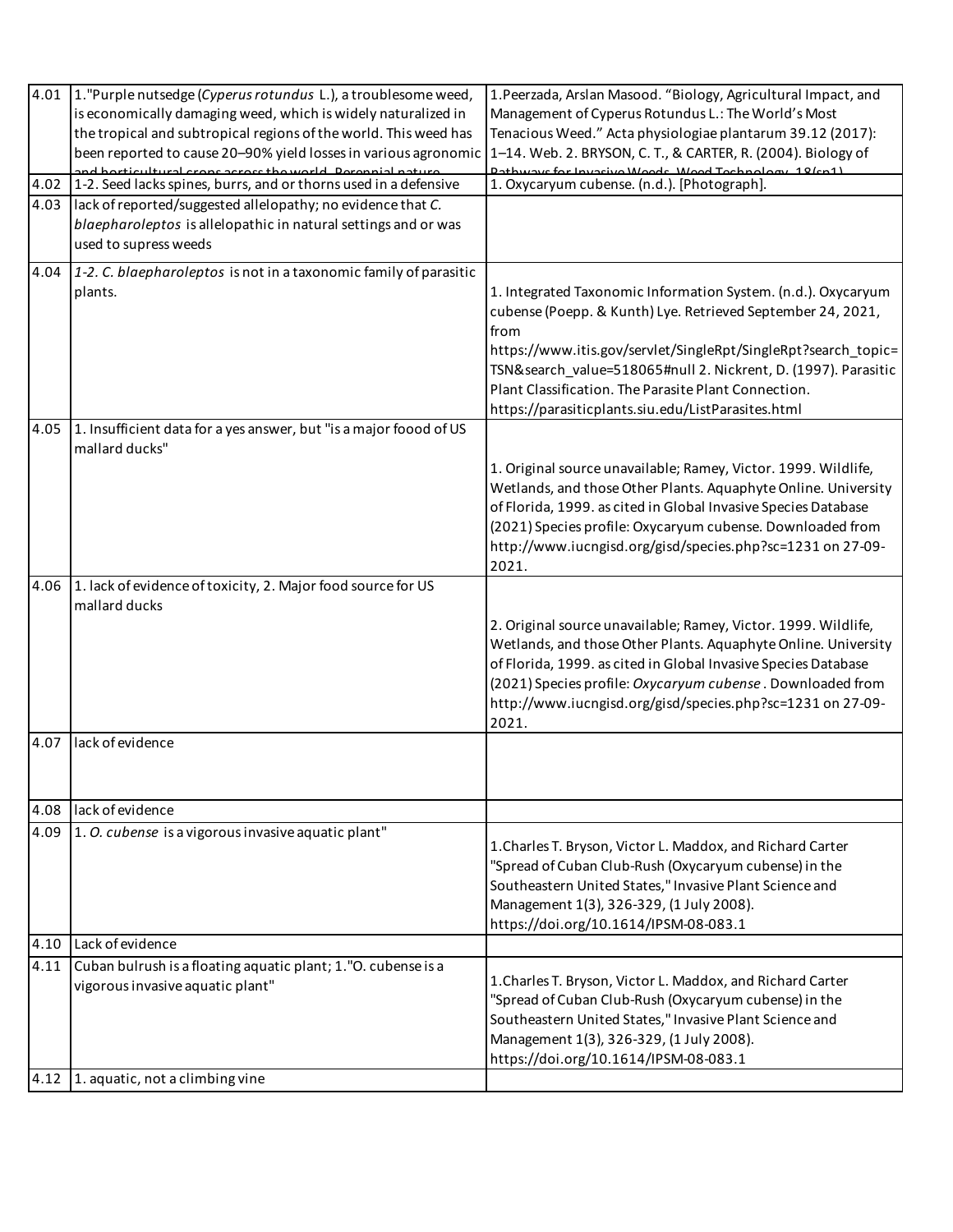| 5.01 | 1. "It forms transient floating mats and rafts"                                             | 1. Charles T. Bryson, Victor L. Maddox, and Richard Carter<br>"Spread of Cuban Club-Rush (Oxycaryum cubense) in the<br>Southeastern United States," Invasive Plant Science and<br>Management 1(3), 326-329, (1 July 2008).<br>https://doi.org/10.1614/IPSM-08-083.1                                                                                                                                                                                                                                                                                            |
|------|---------------------------------------------------------------------------------------------|----------------------------------------------------------------------------------------------------------------------------------------------------------------------------------------------------------------------------------------------------------------------------------------------------------------------------------------------------------------------------------------------------------------------------------------------------------------------------------------------------------------------------------------------------------------|
| 5.02 | 1. "O. cubense is a vigorous invasive aquatic plant"                                        | 1. Charles T. Bryson, Victor L. Maddox, and Richard Carter<br>"Spread of Cuban Club-Rush (Oxycaryum cubense) in the<br>Southeastern United States," Invasive Plant Science and<br>Management 1(3), 326-329, (1 July 2008).<br>https://doi.org/10.1614/IPSM-08-083.1                                                                                                                                                                                                                                                                                            |
| 5.03 | 1. "Order: Poales"                                                                          | 1. Integrated Taxonomic Information System. (n.d.). Oxycaryum<br>cubense (Poepp. & Kunth) Lye. Retrieved September 24, 2021,<br>from<br>https://www.itis.gov/servlet/SingleRpt/SingleRpt?search_topic=<br>TSN&search_value=518065#null                                                                                                                                                                                                                                                                                                                         |
| 5.04 | 1. "Family: Cyperaceae"                                                                     | 1. Integrated Taxonomic Information System. (n.d.). Oxycaryum<br>cubense (Poepp. & Kunth) Lye. Retrieved September 24, 2021,<br>from<br>https://www.itis.gov/servlet/SingleRpt/SingleRpt?search_topic=<br>TSN&search_value=518065#null                                                                                                                                                                                                                                                                                                                         |
| 6.01 | 1. has rhizomes, does not have tubers/corms/stolons                                         | 1. Charles T. Bryson, Victor L. Maddox, and Richard Carter<br>"Spread of Cuban Club-Rush (Oxycaryum cubense) in the<br>Southeastern United States," Invasive Plant Science and<br>Management 1(3), 326-329, (1 July 2008).<br>https://doi.org/10.1614/IPSM-08-083.1                                                                                                                                                                                                                                                                                            |
| 6.02 | 1.plant/taxon has a widespread distribution                                                 | 1. Kew Royal Botanical Gardens. (n.d.). Cyperus L.   Plants of the<br>World Online   Kew Science. Plants of the World Online.<br>Retrieved October 1, 2021, from<br>http://www.plantsoftheworldonline.org/taxon/urn:lsid:ipni.org<br>:names:330001-2                                                                                                                                                                                                                                                                                                           |
| 6.03 | 1. "75% germination" 2. Produces viable seeds 3. " may grow<br>from a seed or a rhizome."   | 1. Kew Royal Botanic Gardens. (n.d.). Seed Information Database:<br>Search Results. Kew Royal Botanic Gardens Seed Information<br>Database. Retrieved September 24, 2021, from<br>http://data.kew.org/sid/SidServlet?ID=16724&Num=939#Litera<br>ture 2. Jackson Jablonski, pers. comm. on 10/12/2021. 3. Global<br>Invasive Species Database (2021) Species profile: Oxycaryum                                                                                                                                                                                 |
| 6.04 | No documented evidence of hybridization occuring naturally in<br>the wild                   |                                                                                                                                                                                                                                                                                                                                                                                                                                                                                                                                                                |
| 6.05 | 1. Cyperus/Oxycaryum genus has bisexual florets 2. "Self-<br>pollination occurs in sedges." | 1. Cyperaceae, K Hoenselaar, B. Verdcourt & H. Beentje.<br>Hypolytrum, D Simpson. Fuirena, M Muasya. Flora of Tropical<br>East Africa. 2010 as referenced in Kew Royal Botanical Gardens.<br>(n.d.). Cyperus L.   Plants of the World Online   Kew Science.<br>Plants of the World Online. Retrieved October 1, 2021, from<br>http://www.plantsoftheworldonline.org/taxon/urn:lsid:ipni.org<br>:names:330001-2 2. Nickrent, D. (1997). Parasitic Plant<br>Classification. The Parasite Plant Connection.<br>https://parasiticplants.siu.edu/ListParasites.html |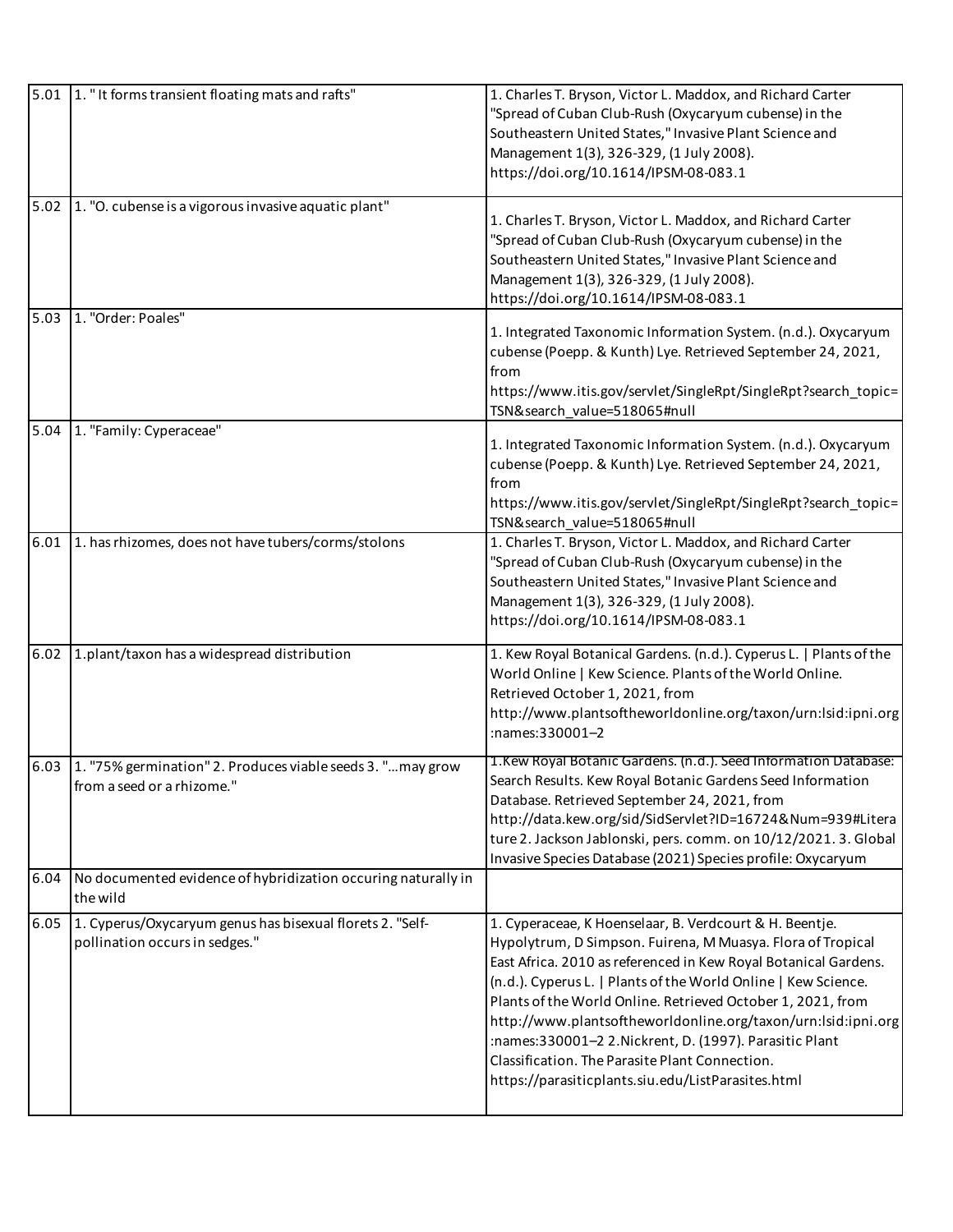|      | 6.06 1. Taxon does not require specialist pollinators and has document 1. U.S. Army Corps of Engineers. (n.d.). Cuban bulrush. Great                                                                                         | Lakes and Mississippi River Interbasin Study.<br>https://glmris.anl.gov/documents/docs/ans/Oxycaryum cubens<br>e.pdf 2. Grasses and Sedges and Rushes of Palm Beach and Martin<br>Counties, Florida. (n.d.). Sedges and Rushes: General Information<br>and Biology.<br>http://www.floridagrasses.org/Master_data/Sedge_biology.html                                                                                                                                                                                                                                                                                                                                                                                                          |
|------|------------------------------------------------------------------------------------------------------------------------------------------------------------------------------------------------------------------------------|----------------------------------------------------------------------------------------------------------------------------------------------------------------------------------------------------------------------------------------------------------------------------------------------------------------------------------------------------------------------------------------------------------------------------------------------------------------------------------------------------------------------------------------------------------------------------------------------------------------------------------------------------------------------------------------------------------------------------------------------|
| 6.07 | 1. " is a rhizomatous its scaly stolons often mass together or<br>with the rhizomes of other plants to form floating mats" 2.<br>'Roots form new stolons and new leaves can sprout from new<br>roots and form thick stands." | 1. Global Invasive Species Database (2021) Species<br>profile: Oxycaryum cubense . Downloaded from<br>http://www.iucngisd.org/gisd/species.php?sc=1231 on 27-09-<br>2021. 2. U.S. Army Corps of Engineers. (n.d.). Cuban bulrush.<br>Great Lakes and Mississippi River Interbasin Study.<br>https://glmris.anl.gov/documents/docs/ans/Oxycaryum_cubens<br>e.pdf                                                                                                                                                                                                                                                                                                                                                                              |
| 7.01 | 1. "Oxycaryum cubense (Cuban bulrush) is a perennial" 2.<br>"Cuban culrush is a floating, epiphytic perennial herb" 3. "Cuban<br>club-rush is a floating, epiphytic perennial aquatic plant."                                | 1. Global Invasive Species Database (2021) Species profile:<br>Oxycaryum cubense. Downloaded from<br>http://www.iucngisd.org/gisd/species.php?sc=1231 on 24-10-<br>2021. 2. McLaurin, C.S., Wersal, R.M., and Daniel, W.M., 2021,<br>Cyperus blepharoleptos Steud.: U.S. Geological Survey,<br>Nonindigenous Aquatic Species Database, Gainesville, FL,<br>https://nas.er.usgs.gov/queries/FactSheet.aspx?speciesID=2819,<br>Revision Date: 8/26/2019, Access Date: 10/23/2021 3. Watson,<br>A. F., & Madsen, J. D. (2014). The effect of herbicide and growth<br>stage on Cuban club-rush (Oxycaryum cubense) contro. Journal<br>of Aquatic Plant Management, 52, 71-74.<br>http://www.apms.org/wp/wp-content/uploads/japm-52-02-<br>71.pdf |
| 7.02 | 1-2. C. blepharoleptos has been observed to grow around boat<br>launches                                                                                                                                                     | 1. Watson, A. F., & Madsen, J. D. (2014). The effect of herbicide<br>and growth stage on Cuban club-rush (Oxycaryum cubense)<br>contro. Journal of Aquatic Plant Management, 52, 71-74.<br>http://www.apms.org/wp/wp-content/uploads/japm-52-02-<br>71.pdf 2. McLaurin, C.S., Wersal, R.M., and Daniel, W.M., 2021,<br>Cyperus blepharoleptos Steud.: U.S. Geological Survey,<br>Nonindigenous Aquatic Species Database, Gainesville, FL,<br>https://nas.er.usgs.gov/queries/FactSheet.aspx?SpeciesID=2819,<br>Revision Date: 8/26/2019, Access Date: 10/1/2021                                                                                                                                                                              |
| 7.03 | No evidence that C. blepharoleptos is sold commercially or used<br>for horticulture                                                                                                                                          |                                                                                                                                                                                                                                                                                                                                                                                                                                                                                                                                                                                                                                                                                                                                              |
|      | 7.04 Lack of positive evidence; plant not used as an ornamental or for<br>horiticultural/agricultural purposes                                                                                                               |                                                                                                                                                                                                                                                                                                                                                                                                                                                                                                                                                                                                                                                                                                                                              |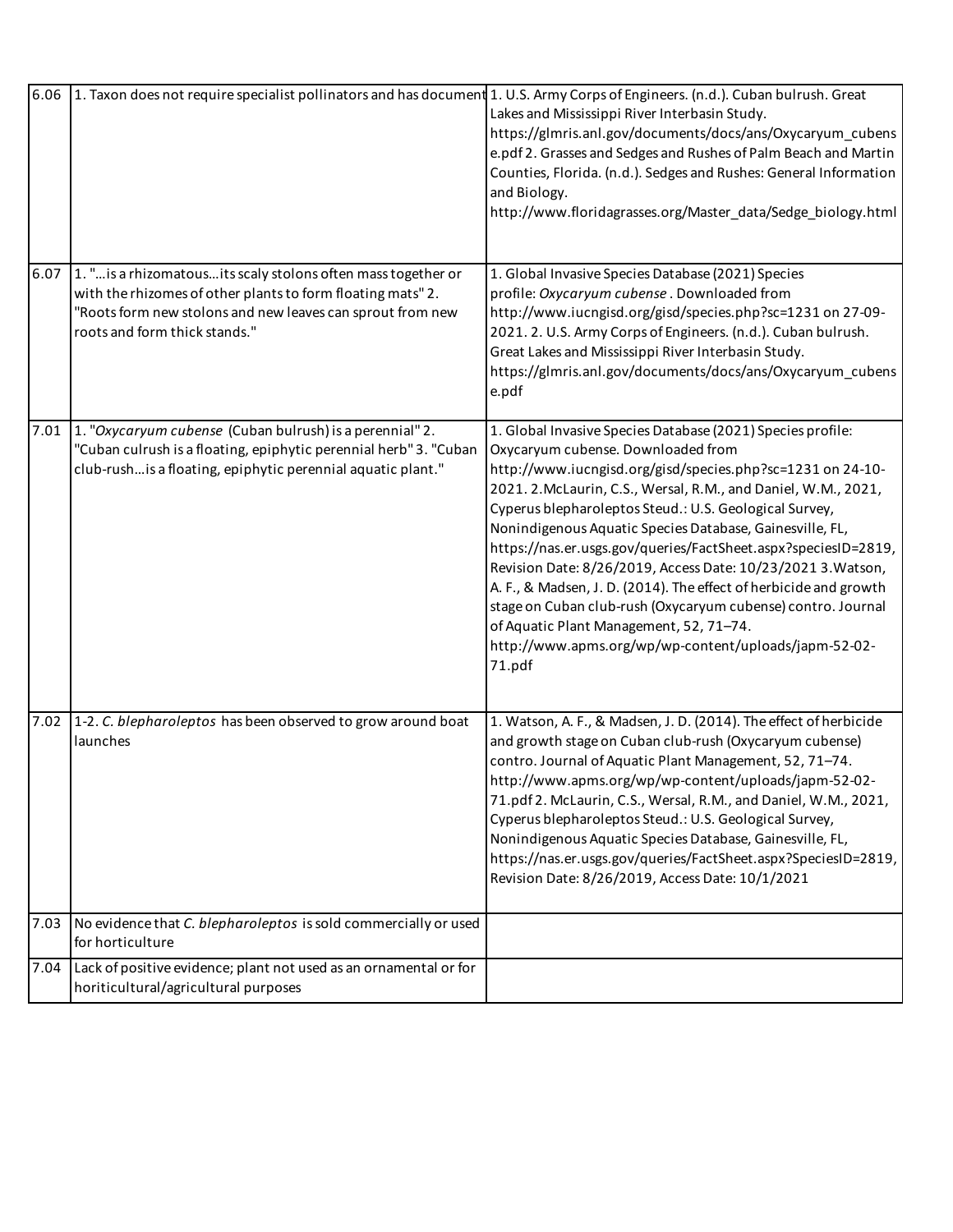| 7.05 | 1-2. Seeds do not appear to have morphological features that<br>facilitate wind dispersal                                                                                                                                                                   | 1. Oxycaryum cubense. (n.d.). [Photograph].<br>http://www.floridagrasses.org/Sedge_images/Ox_cubense4.jpg<br>2. Murray, A. & University of Florida. (1999). Cyperus<br>blepharoleptos [Photograph]. Burhead Sedge, Oxycaryum<br>Cubense (Syn. Scirpus Cubensis).<br>https://plants.ifas.ufl.edu/site/assets/files/1391/scicub2.0x180<br>0.jpg                                                                                                                                                                                                                                                                                           |
|------|-------------------------------------------------------------------------------------------------------------------------------------------------------------------------------------------------------------------------------------------------------------|-----------------------------------------------------------------------------------------------------------------------------------------------------------------------------------------------------------------------------------------------------------------------------------------------------------------------------------------------------------------------------------------------------------------------------------------------------------------------------------------------------------------------------------------------------------------------------------------------------------------------------------------|
| 7.06 | 1. "The corky, buoyant achenes of O. cubense are adapted to<br>dispersal by moving water." 2. achenes have a spongy, suberized<br>pericarp that allows them to float 3. "achenes disperse by<br>flotation"                                                  | 1. Charles T. Bryson, Victor L. Maddox, and Richard Carter<br>"Spread of Cuban Club-Rush (Oxycaryum cubense) in the<br>Southeastern United States," Invasive Plant Science and<br>Management 1(3), 326-329, (1 July 2008).<br>https://doi.org/10.1614/IPSM-08-083.12.Haines RW, Lye KA.<br>1983. The Sedges and rushes of East Africa. Nairobi,                                                                                                                                                                                                                                                                                         |
| 7.07 |                                                                                                                                                                                                                                                             | Kenya: East African Natural History Society. 404 pp as referenced<br>in Watson, A. F., & Madsen, J. D. (2014). 3. Grasses and Sedges<br>and Rushes of Palm Beach and Martin Counties, Florida. (n.d.).<br>Sedges and Rushes: General Information and Biology.<br>http://www.floridagrasses.org/Master_data/Sedge_biology.html                                                                                                                                                                                                                                                                                                           |
| 7.08 | 1-2. "dispersed into North America from the West Indies or South 1. Charles T. Bryson, Victor L. Maddox, and Richard Carter<br>America by migratory birds" 3. "Achenes disperse by traveling<br>in the digestive tracts of waterfowl."                      | "Spread of Cuban Club-Rush (Oxycaryum cubense) in the<br>Southeastern United States," Invasive Plant Science and<br>Management 1(3), 326-329, (1 July 2008).<br>https://doi.org/10.1614/IPSM-08-083.12. The effect of<br>herbicide and growth stage on Cuban club-rush (Oxycaryum<br>cubense) contro. Journal of Aquatic Plant Management, 52,<br>71-74. http://www.apms.org/wp/wp-content/uploads/japm-52-<br>02-71.pdf 3. Grasses and Sedges and Rushes of Palm Beach and<br>Martin Counties, Florida. (n.d.). Sedges and Rushes: General<br>Information and Biology.<br>http://www.floridagrasses.org/Master_data/Sedge_biology.html |
| 8.01 | 1-2. Seed does not appear to have adaptations that allow it to<br>temporarily attatch to non-avian animals 3. Seed is not<br>mentioned having any adaptations allowing it to temporarily<br>attatch to non-avian animals in literature describing the seeds | 1. Oxycaryum cubense. (n.d.). [Photograph].<br>http://www.floridagrasses.org/Sedge_images/Ox_cubense4.jpg<br>2. Murray, A. & University of Florida. (1999). Cyperus<br>blepharoleptos [Photograph]. Burhead Sedge, Oxycaryum<br>Cubense (Syn. Scirpus Cubensis).<br>https://plants.ifas.ufl.edu/site/assets/files/1391/scicub2.0x180<br>0.jpg 3. Haines RW, Lye KA. 1983. The Sedges and rushes of East<br>Africa. Nairobi,                                                                                                                                                                                                             |
| 8.02 |                                                                                                                                                                                                                                                             | Kenya: East African Natural History Society. 404 pp as referenced<br>in Watson, A. F., & Madsen, J. D. (2014).                                                                                                                                                                                                                                                                                                                                                                                                                                                                                                                          |